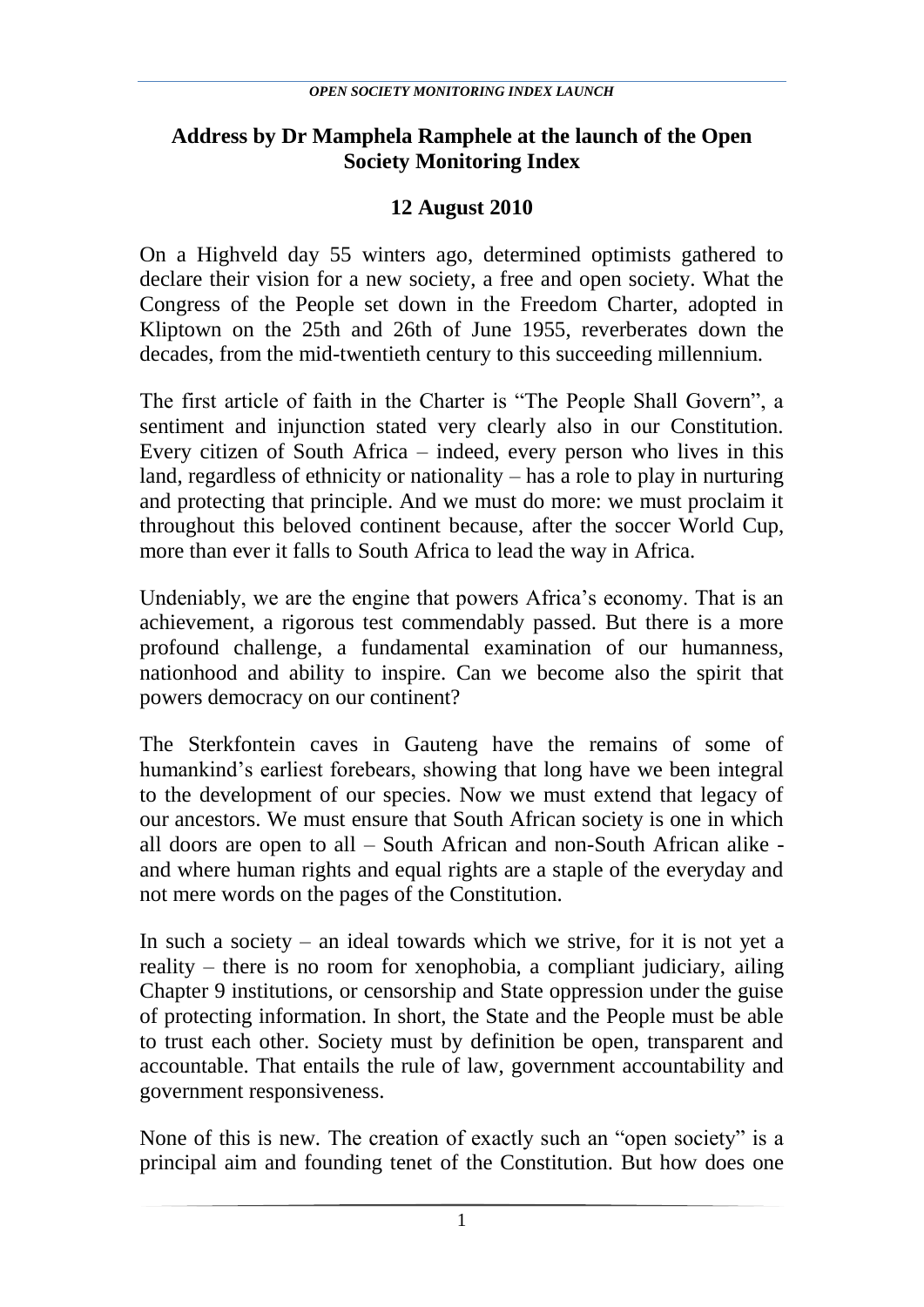measure how freely information flows or the level of the State's adherence to and application of the rule of law? Is it possible to quantify and grade the accountability and responsiveness of government? In sum, is it possible to say how far South Africa has walked down the long road to an open society?

These questions are significant because those who drew up the South African Constitution knew full well that its success in practice would lie in creating an open society and keeping it in rude health.

Still, you might ask why this emphasis on open society. After all, the Constitution hardly uses the term "open society", or its partial synonym, "openness", beyond the Preamble and Founding Provisions. Yet they are there, ever present in the pillars of the house of freedom, where they are clad as access to information, freedom of expression, accountability and the rule of law.

We are here this evening to celebrate a barometer of how open our society is. The Open Society Monitoring Index assesses the degree of "openness" in South Africa. Whether you love or hate acronyms, here is another – OSMI. Remember it, because it attempts to do something valuable: assessing South Africa"s progress in creating an open society.

Let us pause and step firmly into the prevailing political circumstances. At first blush, the Protection of Information Bill has a comforting ring to it. But the Bill, if enacted, could very well be used to make our society less open, less accountable. Citizens could be deprived of information and, ultimately, freedom of expression would be inhibited if not choked altogether for fear of the punitive measures the Bill contains.

Would we, the people – in whom I include the citizenry and other residents of South Africa – choose not to know of government tender irregularities, of unauthorised expenditure of taxpayers' money, of profligate behaviour that suggest disregard for accountability and the rule of law? I think not, I hope not, I believe not.

The behaviour of public officials counts a great deal, and not only in the general compact with the public, the citizens of a nation. You might recall that the father of the ideal of the open society, the philosopher Karl Popper, pointed out that although individual freedom is the critical element in an open society, the State is mandated to prevent human suffering.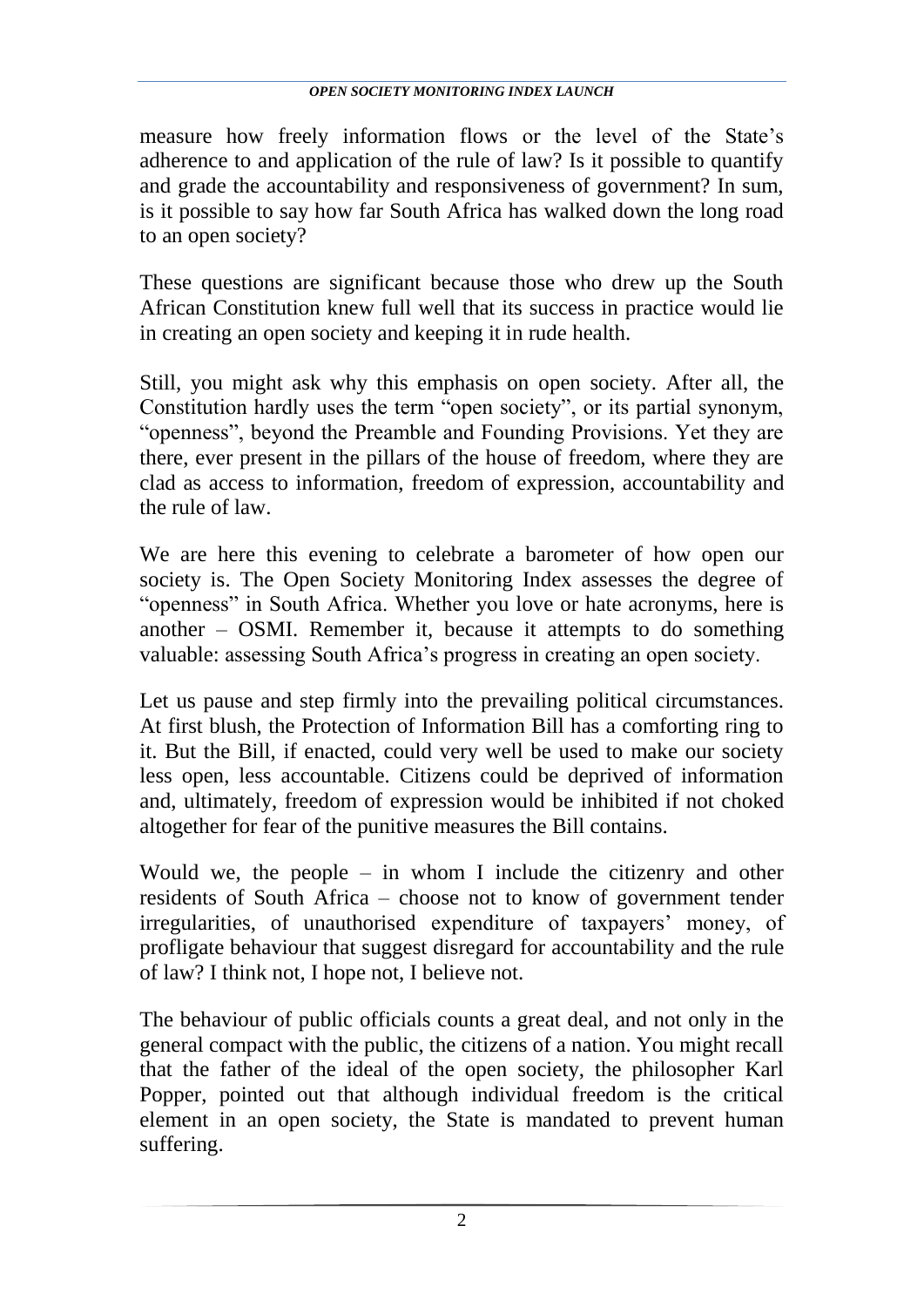Ask yourself, then, about the efficacy of future public policies if they were to be based on flawed information, designed in secrecy and promulgated without the benefit of prior and robust public debate.

Ask yourself, too, how the rash of irregular and unethical behaviour by senior government figures would be contained without the sorts of public callings to account that the media has made in this, and other years.

Let us not forget that it is the people who shall govern. And the people can govern only if they have access to information, if they are free to express their opinions, and if they are free from all fear that the government will victimise or criminalise them should they disagree with it. The people need to be confident that the government can and will be held accountable, and that the rule of law cuts both ways, and is not perverted to punish only those who disagree with the ruling party of the day.

It would be well to remember here that in his foundation text, *The open society and its enemies*, Popper demonstrates that achieving substantive goals such as removing inequalities or entirely transforming society depends in the first place on an open society being in existence.

## **What, then, is this open society and how can we best help to bring it about and maintain it?**

Open society embraces the other, the stranger, the foreigner. Open society is not xenophobic. New blood, fresh ideas, and other ways of seeing the world, thinking about the world and living in the world are the oxygen of open society.

Open society stops to savour the new scent, to taste the different. Open society struggles when it does not have the information it needs to understand the world. Open society suffers when government is not inclusive, accountable and responsive. Open society is grievously injured when the rule of law is impeded or, worse, effectively suspended.

Forging and maintaining open society in South Africa is vital because it is the clearest way to distance ourselves from the past and to remain steadfastly on the path where our larger social aims may be achieved. But the way forward is not easy. The situation calls to mind a celebrated line of poetry: "The woods are dark and deep, and we have miles to go and promises to keep before we sleep."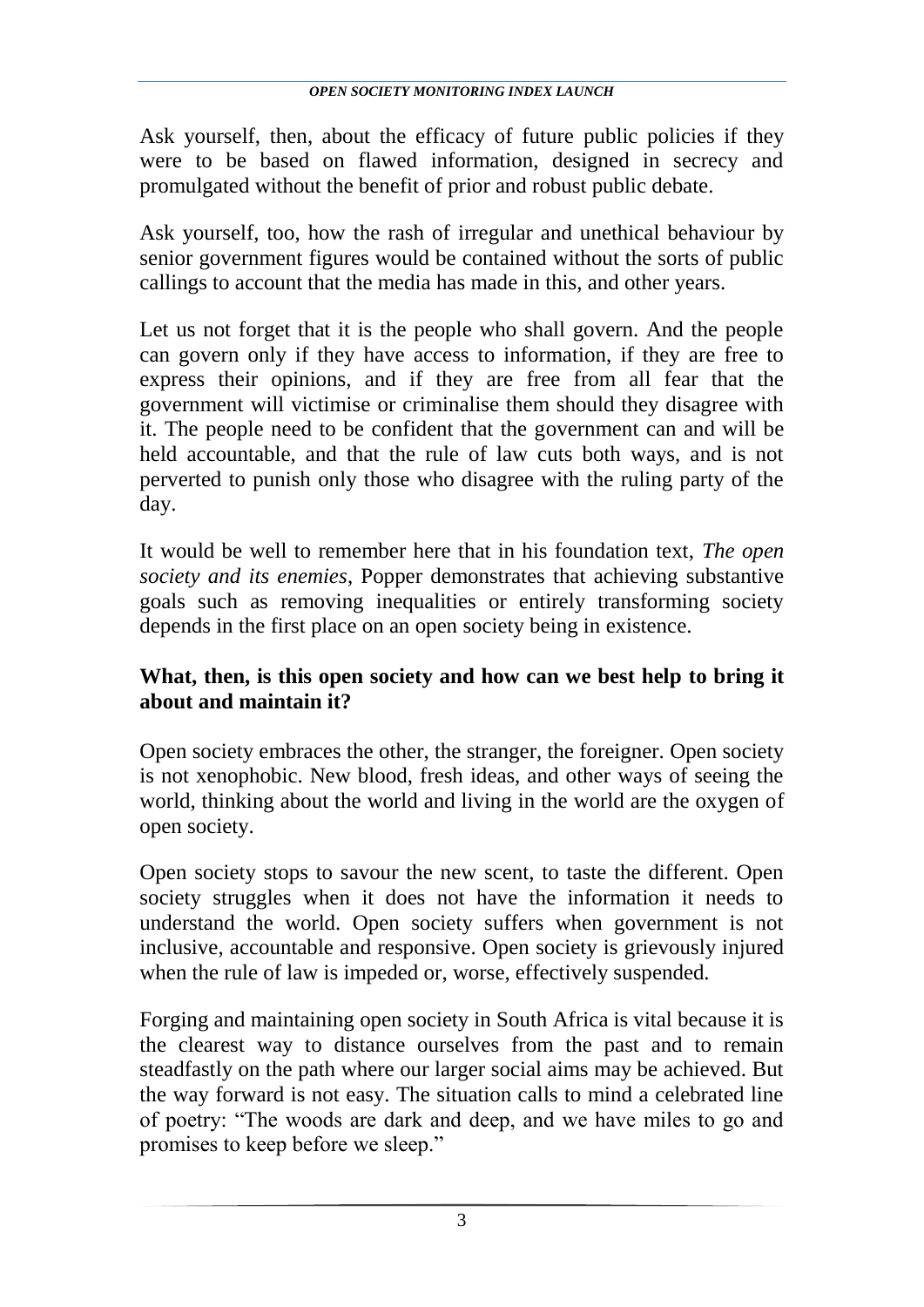The current political environment is unpromising, if not downright forbidding. We are faced with that oddest of democratic scenarios: continuing hegemony by one party. Gratitude for liberation should not mean unending gratitude to the leading movement in that process. Here, of course, the imperishable figure of Nelson Mandela inserts and asserts itself. But respect for and devotion to that saintly figure does not require as its corollary unthinking and uncritical support for the dominant liberation movement with which he is associated. It is very human to be caught in the seductive embrace of one"s liberators, but it is irresponsible and shirking one"s civic duty to continue to entrust the future of one's society solely to a party or parties associated with the liberation struggle.

But who liberated South Africa? Liberals enjoy thinking that it was they, rather than the liberation movements. Those very liberation movements claim the honour. But of whom were  $-$  are  $-$  they composed? Ordinary people, who fought apartheid every day first by surviving, then by resisting, and finally by rebelling. It is the so-called ordinary citizens of this land who freed it. They – we – do not owe the ruling party thanks for our freedom; rather, it is the party that should be grateful to the people of South Africa.

I cannot ascribe to viewing history solely through the prisms of red-letter dates and important characters – the ranks of those the media love to call the great and the good. That approach to the stories of humankind visits upon ordinary people what the great social historian EP Thompson dubbed, unforgettably, "the enormous condescension of posterity".

Both Thompson and his intellectual heir, Eric Hobsbawm, strove to correct that skewed perspective. Hobsbawm named a collection of his essays *Uncommon People*, noting that it "is almost entirely about the sort of people whose names are usually unknown to anyone except their family and neighbours ... but collectively ... such men and women are major historical actors. What they do and think, makes a difference. It can and has changed culture and the shape of history".

What complicates the situation here is that South Africa"s authoritarian political, economic and social history defines power as dominance, and little about the practice of power after 1994 has challenged that archaic and crude approach. That opposition politics are often portrayed as disloyal to the foundations of our democracy, and thus lacking legitimacy, exacerbates the problem.

4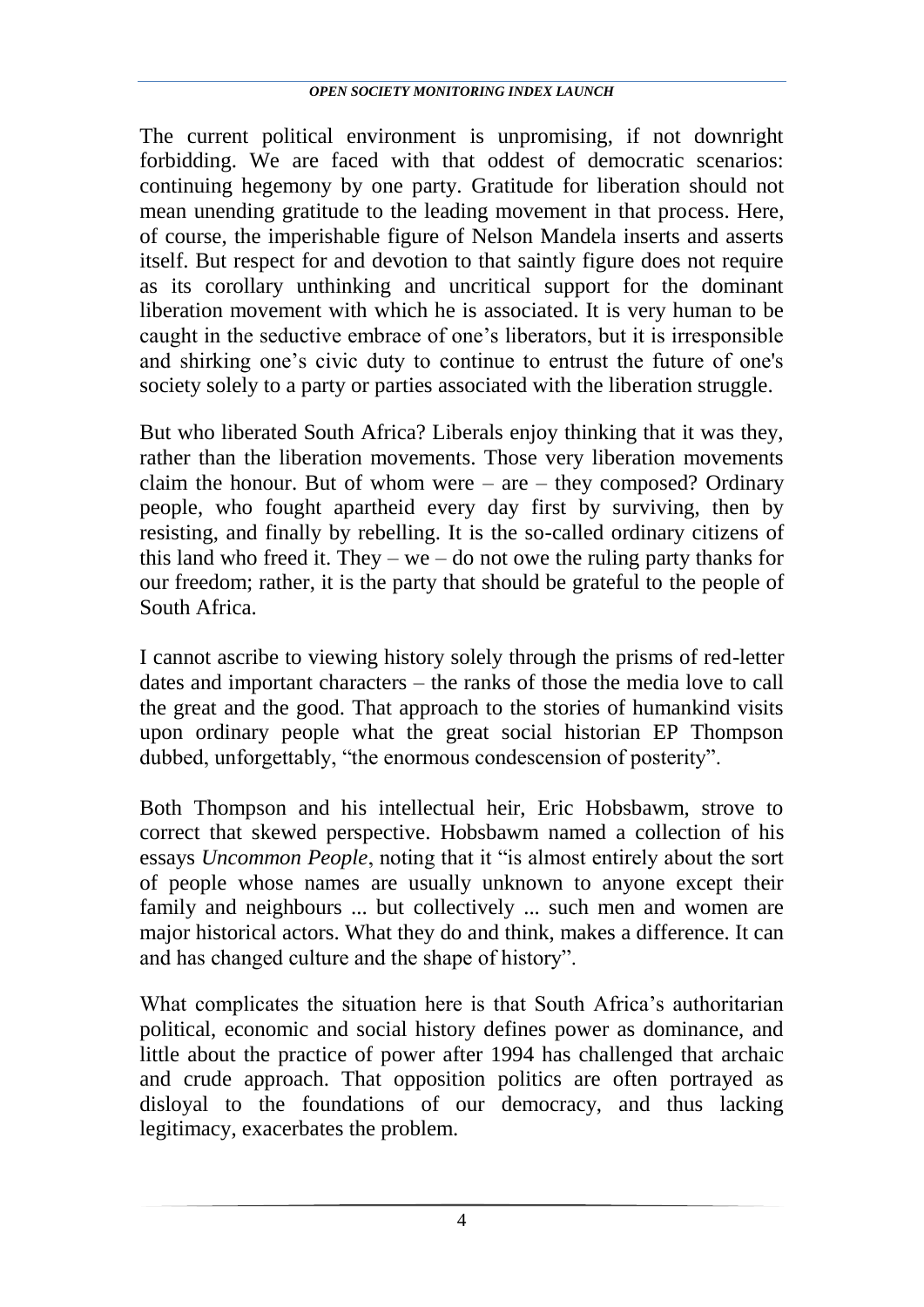It is something of an irony that our Constitution, in electing proportional representation as a means to promote plurality of opinion and choice, at the very same time weakens the voice of voters. Proportional representation empowers political parties and disempowers those who voted for them because those citizens are deprived of the sort of direct representation offered by constituency mechanisms. Instead, parties determine members of parliament and the citizens of the country are left under-represented. I have had regretful cause to say this before: "Our electoral and parliamentary systems unintentionally promote "group morality" by giving too much power to political parties, with a resultant weakening of incentives for ethical choices.'

The road to impunity is littered with the good intentions of group morality. Where that group consists of the ruling party, the public good is invariably undercut. The constitutional rights of citizens play second fiddle in that much-played ditty, "The morality of the Party and its survival". As a welcome aside, one should record that certain key figures in the African National Congress have been unequivocal of late in calling for an end to this sort of rationalising of the indefensible.

It is necessary to speak of a group malaise in the body politic, for it is not only in the ANC that morality and survival bump up against each other. Opposition parties often are their own worst enemies – and those of the citizens and voters of this country who desire a meaningful broadening in the number of voices in the public sphere.

One million voted for the Congress of the People in the last election but internecine power struggles within the party have left it unable to cope with its ambition and promises. Factionalism within the Inkatha Freedom Party does little to advance the cause of democracy in the nation as a whole, or in the IFP's power base in KwaZulu-Natal.

The Democratic Alliance holds power in the city and province we are in tonight, but can the DA genuinely transform and become more than the party of choice for those who have "semigrated" to the Western Cape from other parts of the country?

Of late, there are signs that the DA and the Independent Democrats are edging ever closer to a marriage either of convenience, necessity, or true love. Such a marriage if based on the desire to establish an alternative political culture that can promote serious opposition politics could become a founding stone of politics beyond colour coding.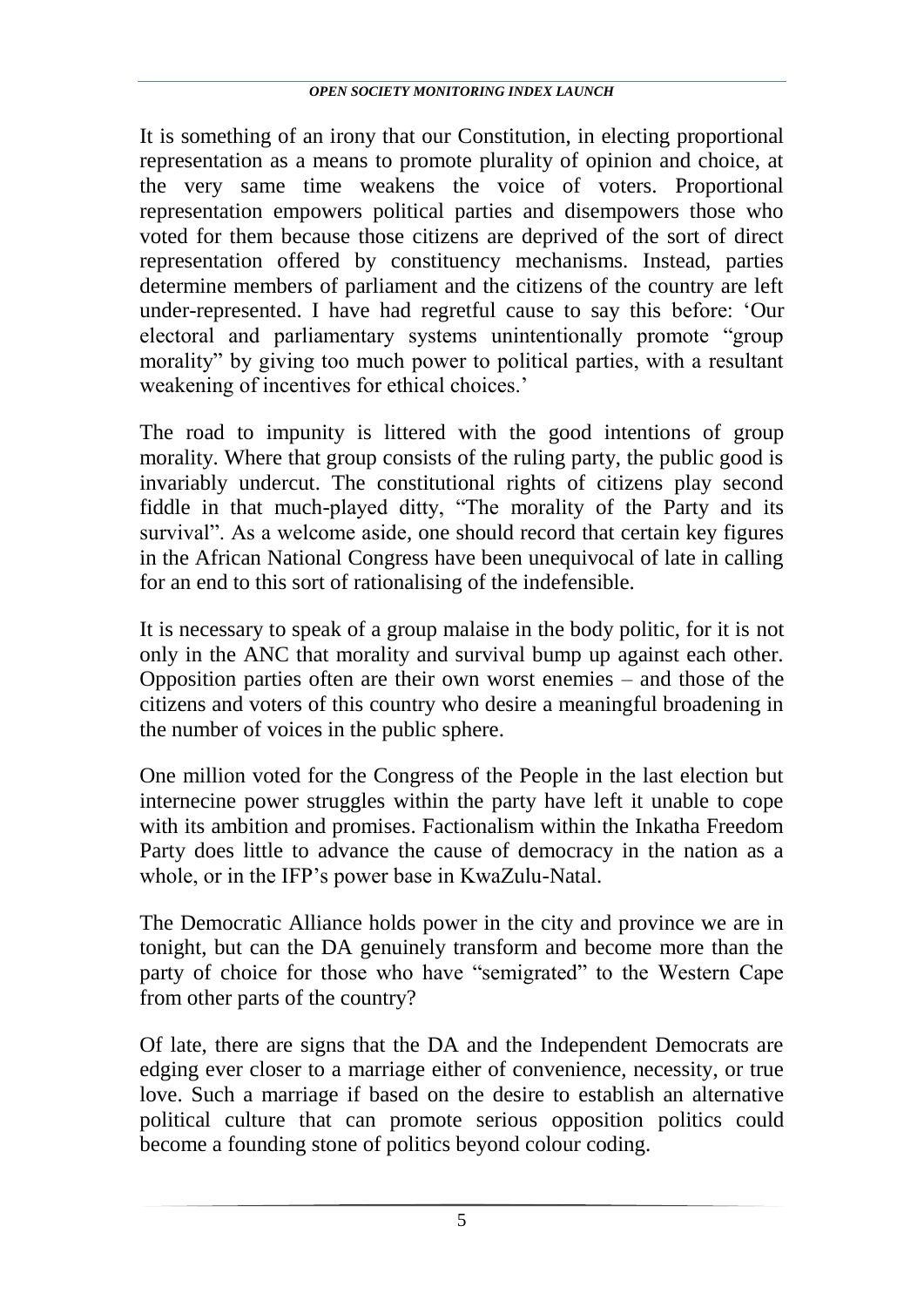We should note that group morality is not only a political plague. It infects and infests the private sector too. For every one-party state there are countless monopoly capitalists with their anti-competitive practices that exploit poor people. For each instance in politics of cronyism, corruption and nepotism there are dozens of business deals lubricated by the same means.

Let us turn to the culture of impunity, sadly almost a defining feature of post-colonial African governance. It has its roots, understandably, in the colonial aftermath. Amid the euphoria of the post-colony, the hated overlords and ladies overthrown, it was natural that adulation and reverence were showered on the leaders of the liberation struggle. Soon, leader, party, government and state became compressed into an unchallengeable monolith.

To the leader were accorded the rights and dues of a sovereign; to the party, omnipotence; to the people, the duty of unswerving loyalty. Down this road lay diminished government accountability and eroded sovereignty of the nation state. Today, such so-called state capture typifies many African countries, where the boundary between the party and government and state is indistinguishable. From this conflation of power grows the culture of impunity.

In effect, this is a creeping coup d"état often achieved with the approval or unwitting complicity of the people. This situation need not come to pass in South Africa. The people were active agents in their destiny and will be so again because supplicant citizens cannot build an open society. And, in the truly open society, the people are the ultimate guarantors of freedom.

That does not deny the challenges of maintaining openness and liberation. To a significant degree, the populace continues to invest its emotional, social, economic and political future in the hands that drew it out of slavery. But those hands have changed. No longer inured to hard work, they indulge instead in the profitable practice of reaching into deep pockets made accessible by the post-liberation empowerment landscape. Put plainly, this is appropriation of state resources for party political reasons.

Again, the cat"s paw of state capture is a busy agent here, securing material benefits for a small, affluent elite and undermining the fundamental and innately high-minded intentions of black economic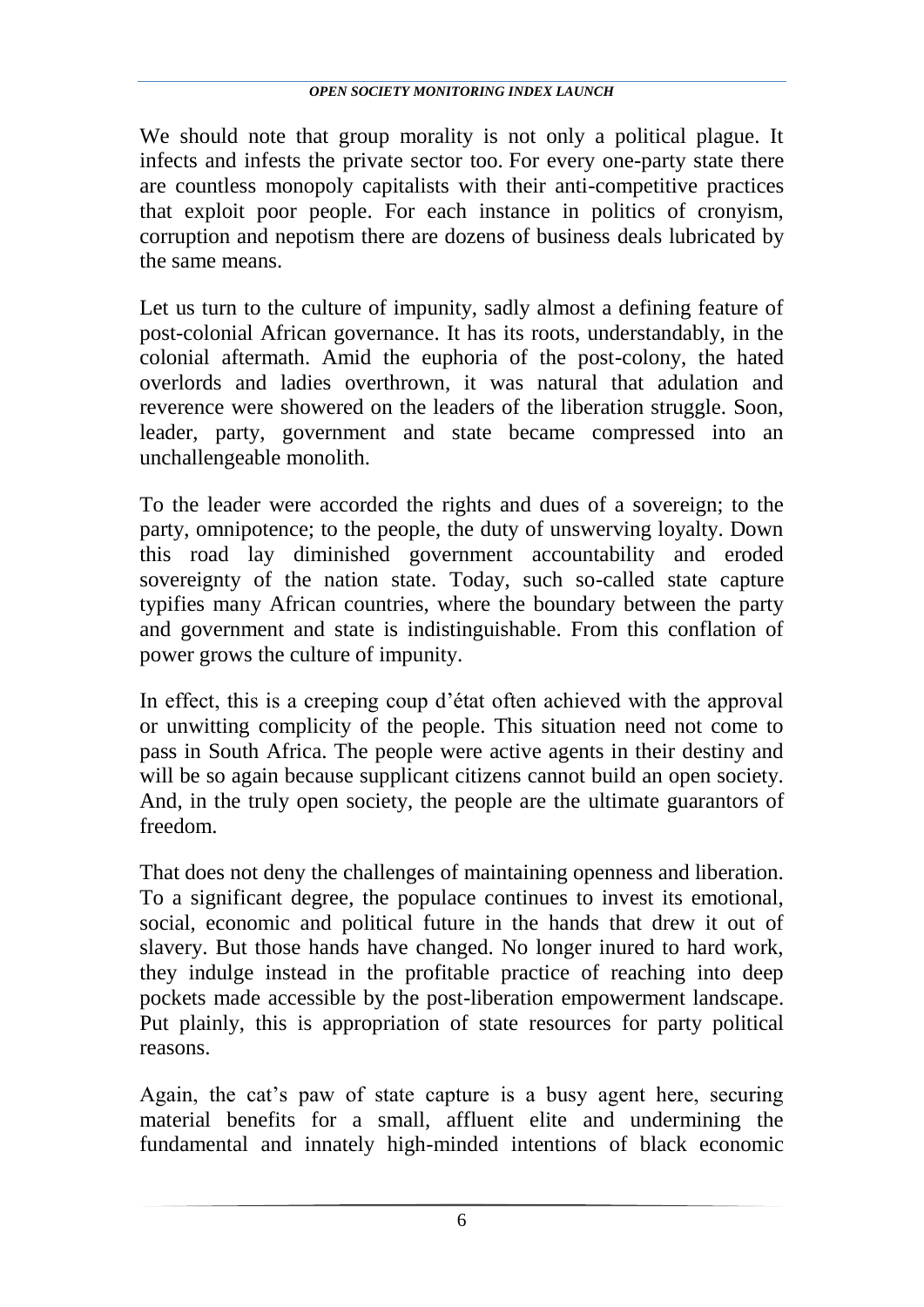empowerment. As it stands today, BEE is an acronym for black elite enrichment.

There are no limits to the garish displays of conspicuous consumption, opulent lifestyles and extravagant spending that draw on the public purse. Such flaunting of power is not just vulgar; it is an affront to the spirit of the struggle and to the millions of poor people, still poor now, who fought for freedom – and in whose name the struggle was waged. The legitimate aspirations and fond hopes of poor people are seen by the powerful and those in power merely as obstacles to further self-aggrandisement and the accumulation of absolute power.

All the while, the people grow poorer and more disaffected. The gap between rich and poor becomes a yawning chasm, inexcusably overtaking even the scandalously huge Gini coefficient of our developing-world partners and competitors such as China and Brazil. Does South Africa really wish to top a league table that measures the disparity and grotesque inequalities between poor and rich in developing nations? I think not, I hope not, I believe not.

Yet it is down this very road that we seem to be headed. Lying in wait are potholes and ruts filled with the good intentions of a new nation and a post-colonial order of compassion, and with the high and genuine ideals behind black economic empowerment.

Institutions tasked with oversight are increasingly subject to political appointments. The independence of judiciary is potential cause for grave concern. So too is the state of Chapter 9 institutions such as the Public Protector and the Human Rights Commission. And, most pressingly perhaps, loom the perils of the Protection of Information Bill.

For the media, the early post-apartheid years were among the best of times. But the times are changing, and are now among the worst. In the immediate afterglow of 1994 and the subsequent adoption of the Constitution, freedom of speech and opinion, and freedom of expression were more than protected: they were guaranteed. The iron-fisted censorship regime applied by the one-party apartheid state fell away.

Come 2008, those good times were under threat. The first try at passing the Protection of Information Bill was deflected by vigorous criticism from civil society, the media and from within certain quarters of Parliament itself.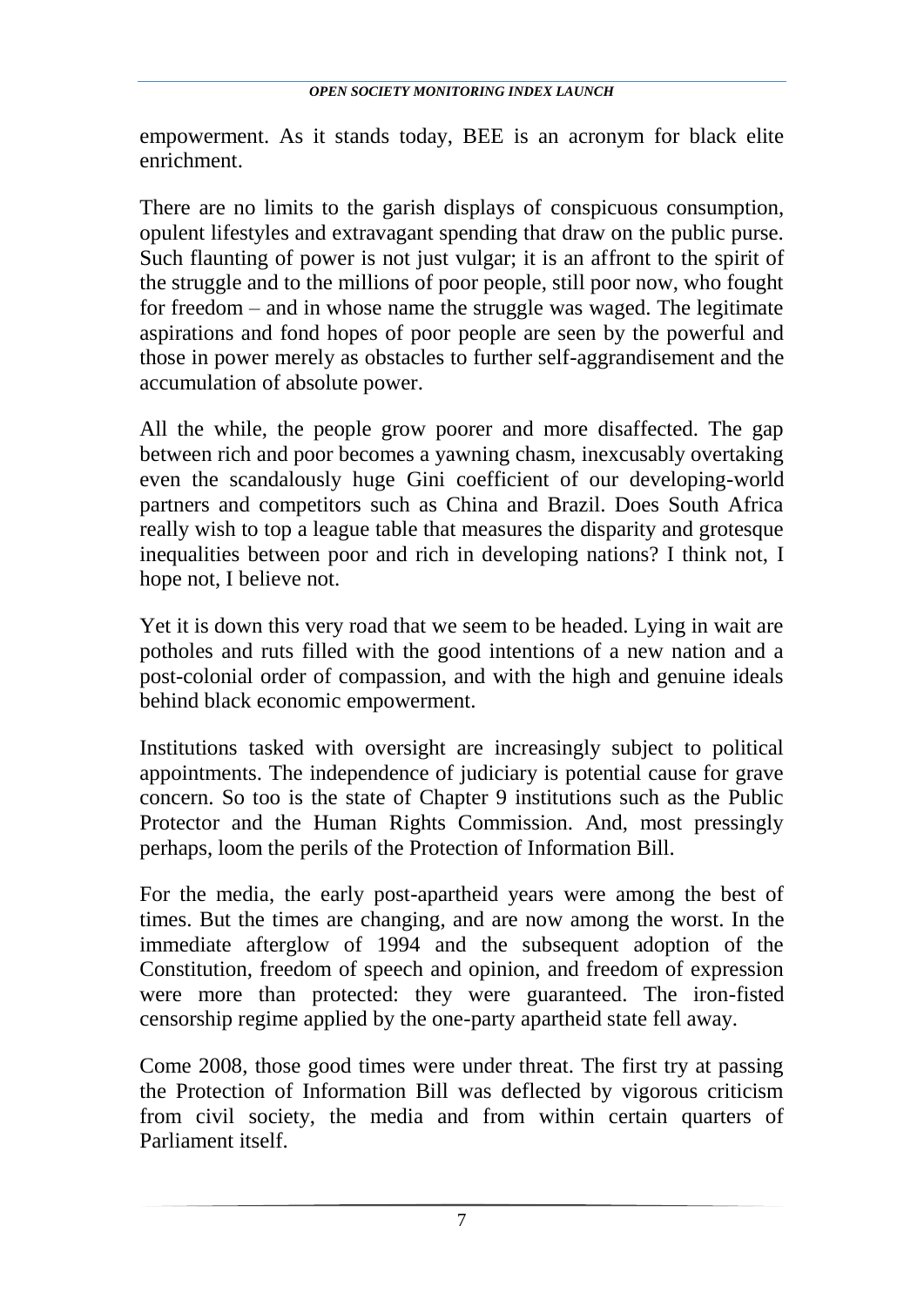Come 2010, and the Bill is reintroduced in a form that many regard as more severe and more insidious. As I have argued in public forums, and in my book *Laying Ghosts to Rest: Dilemmas of the Transformation in South Africa*, many of our leaders cast themselves in the very mould of the colonial masters they have replaced. Their revolutionary fire and love of freedom from oppression all too often has morphed into a passion for emulating oppressors and their methods. Lenin was of the belief that for Communism to work, a better human being would need to be invented. Sadly, perhaps it is also true that for liberation and transformation to succeed, a better kind of post-colonial leader will have to be created. We need to heed Paulo Freire"s caution in *Pedagogy of the Oppressed*, that the oppressed can readily turn into oppressors unless a new leadership ethic is adopted.

In late July, hearings were staged before an ad hoc parliamentary committee on the Protection of Information Bill. At first glance, the intentions of the Bill appear well motivated. Attempting to create a suitable democratic framework to manage sensitive information is laudable. But, as with so many well-intentioned ideas – BEE springs first to mind – those intentions are imperilled by the creeping provisions in the Bill that might well halt the dissemination of information by the media, or by elected officials upholding democracy who blow the whistle on inefficiency and corruption by government officials.

On Wednesday 6 August, *Sunday Times* journalist Mzilikazi wa Afrika was arrested at the newspaper's offices by eight members of the Hawks. The police did not have an arrest warrant, but took Wa Afrika away on charges of fraud and defeating the ends of justice. The newspaper and its lawyers were not informed at first of where Wa Afrika was being held.

This dramatic incident calls to mind the apartheid regime"s contempt for habeas corpus and its use of detention without trial. The Hawks seem to have behaved as if the Protection of Information Bill had been enacted. None of this augurs well for an open society.

Closer analysis of the Bill reveals it to be dangerously, perhaps deliberately, vague in key areas. Take the excessively broad definition of "national interest", which allows almost every level of government to classify information.

Directly and ominously, the Bill provides for the classification of stateheld commercial information such as tender proceedings and the workings of state-owned enterprises. These clauses would seem to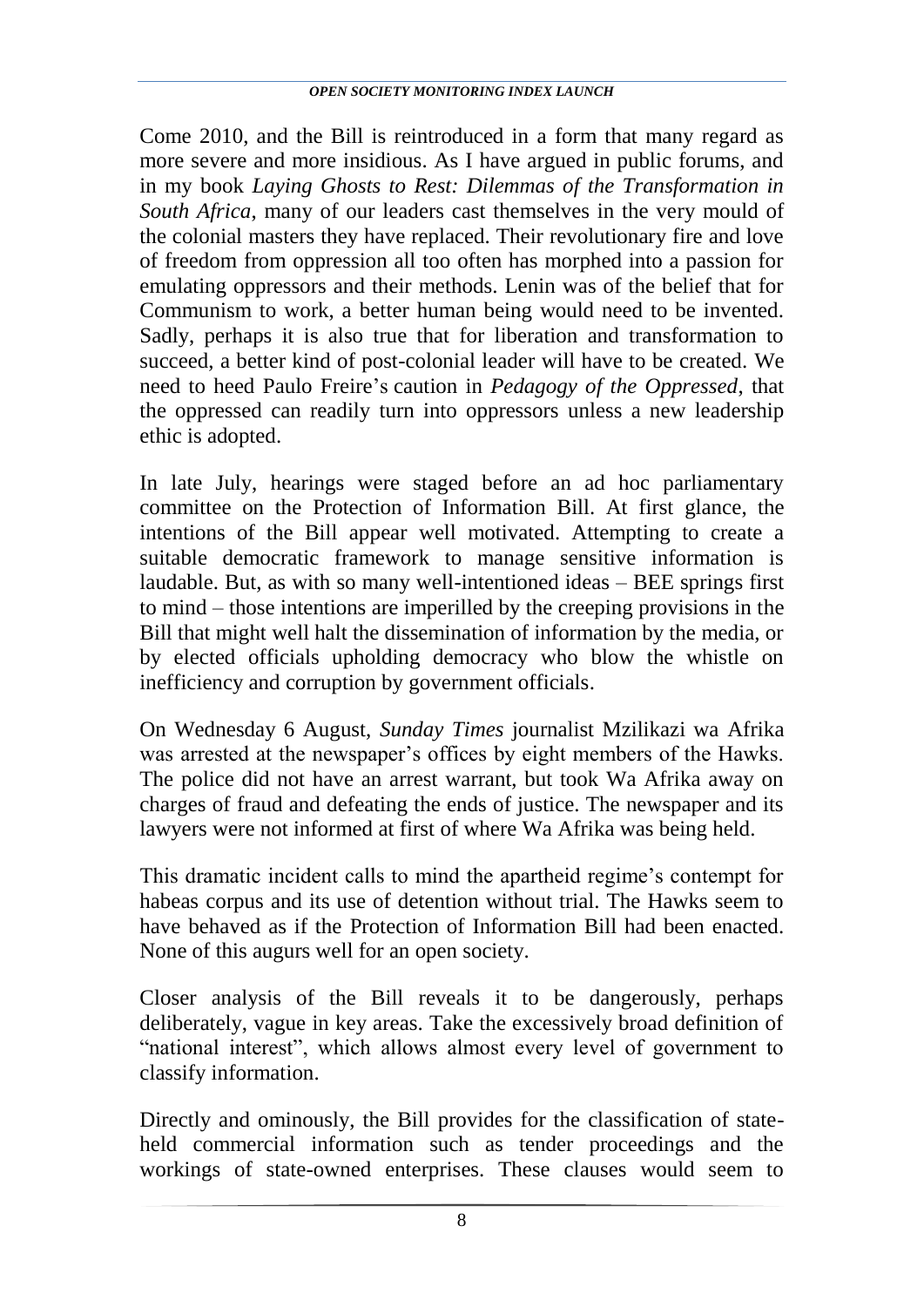provide a cloak for corrupt practices that would obscure visibility by the public. Those proposing the Bill deny that it will be so used. Those opposing it say that its definitions are amorphous by design, because a possible intent is to misuse and abuse certain of the Bill"s provisions.

Had the Bill been enacted before publication of *Laying Ghosts to Rest*, I might not have been able to cite the disgraceful case of Tender Park in Polokwane. There, state tenders were abused by those connected to the Limpopo Provincial government in order to build huge mansions with money intended for RDP houses. That the perpetrators of this vile deed chose to name their self-empowering vehicle Tender Park illuminates the grotesque nature of such acts by people loyal to the ruling party who enrich themselves at the expense of poor people.

Very effectively, the Protection of Information Bill"s draconian fines and prison sentences would bring guardianship of democracy to a stop. Why? Astonishingly, the Bill makes no provision for disclosure of state information in the public interest.

Consider by way of highly visible practical examples what this means. Recent reports of lavish spending at taxpayers' expense by government ministers and bureaucrats could well not see the light of day. Is it in the public"s interest to know how much ministers and other public officials spend on luxury accommodation and entertaining themselves at tax payers expense?

One has to ask why our political leaders persist in their hesitancy in demonstrating their political will to foster accountability and transparency in politics and governance. Perhaps it is because to be answerable to and open with the people is to come too close to the ideal that the people shall govern.

It would appear that the South Africa favoured by sponsors of the Bill is one with restricted public access to information, limited government provision of information and strictures placed on independent news media. All these restrictions are to be done to protect "the national interest". Who is the nation whose interests are referred to here? Citizens would be very worried to home those who should be accountable to them deciding on the parameters of such accountability.

Only the most phlegmatic of temperaments would be unconcerned when faced with these prospects. Furthermore, those institutions tasked with oversight are increasingly subject to political appointments. We the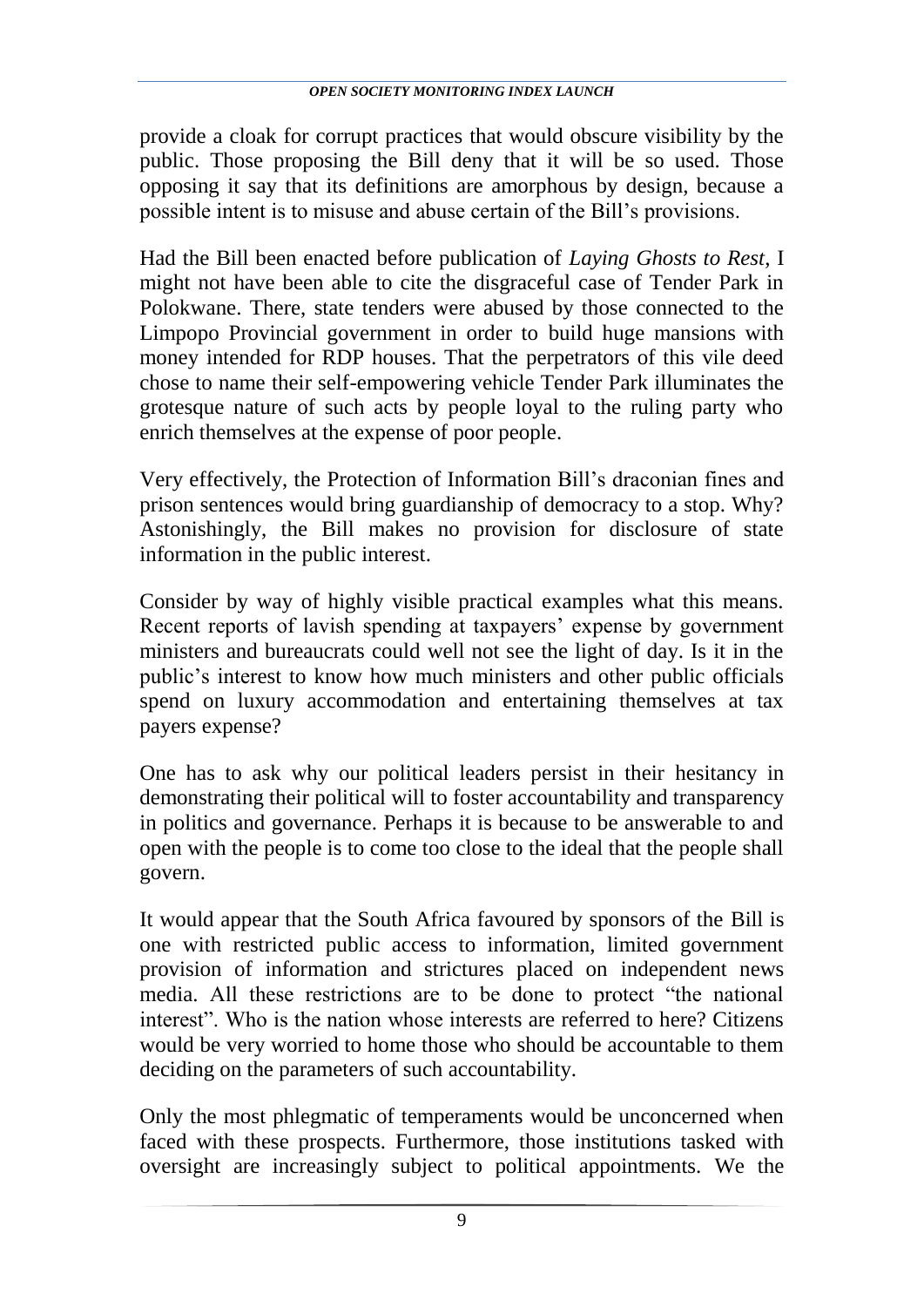people need to strengthen and guard those statutory bodies that monitor accountability. As citizens we must demand that Chapter 9 institutions act vigorously and with integrity to hold public officials and leaders accountable.

Oversight of another type occurs in the judiciary, the independence of which is arguably under threat. A significant number of appointments in all branches of the judiciary have drawn censure for their seemingly political motivations. New names even on the Constitutional Court, the ultimate gatekeeper of citizens" rights, have drawn reasoned criticism.

And what is to be made of the reluctance of government departments to comply with court judgments that affirm government's obligations to realise the socio-economic rights of citizens?

None of that augurs well for the open society that lies, tantalisingly, within our grasp. Let me recap. Open society is blinded when it does not have the information it needs to understand the world. Open society suffocates when government is not inclusive, accountable and responsive. Open society is voiceless when the rule of law is impeded or, worse, effectively suspended.

Comes the moment, comes the means. We need to know how open our society is so that we may guard against that closing of the mind and inward turning of the gaze that leads to tyranny, xenophobia and disempowerment. We need to know how open our society is so that we have a vardstick against which to measure South Africa's progress in creating an open society. The Open Society Monitoring Index assesses the degree of "openness" in South Africa by measuring the free flow of information, accountable and responsible government, and the rule of law.

The barometer measures public access to information, government provision of information and free and independent news media. On accountable and responsible government, it looks at free and fair elections; the degree of public participation in legislative processes and the accessibility of those procedures; and the executive"s accountability to Parliament. Concerning the rule of law, it examines independence of the judiciary and elite law-enforcement agencies, and the conduct of mass law-enforcement departments.

Results from Round 1 show South Africa faring neither particularly well nor particularly badly in these spheres. In general, respondents felt the